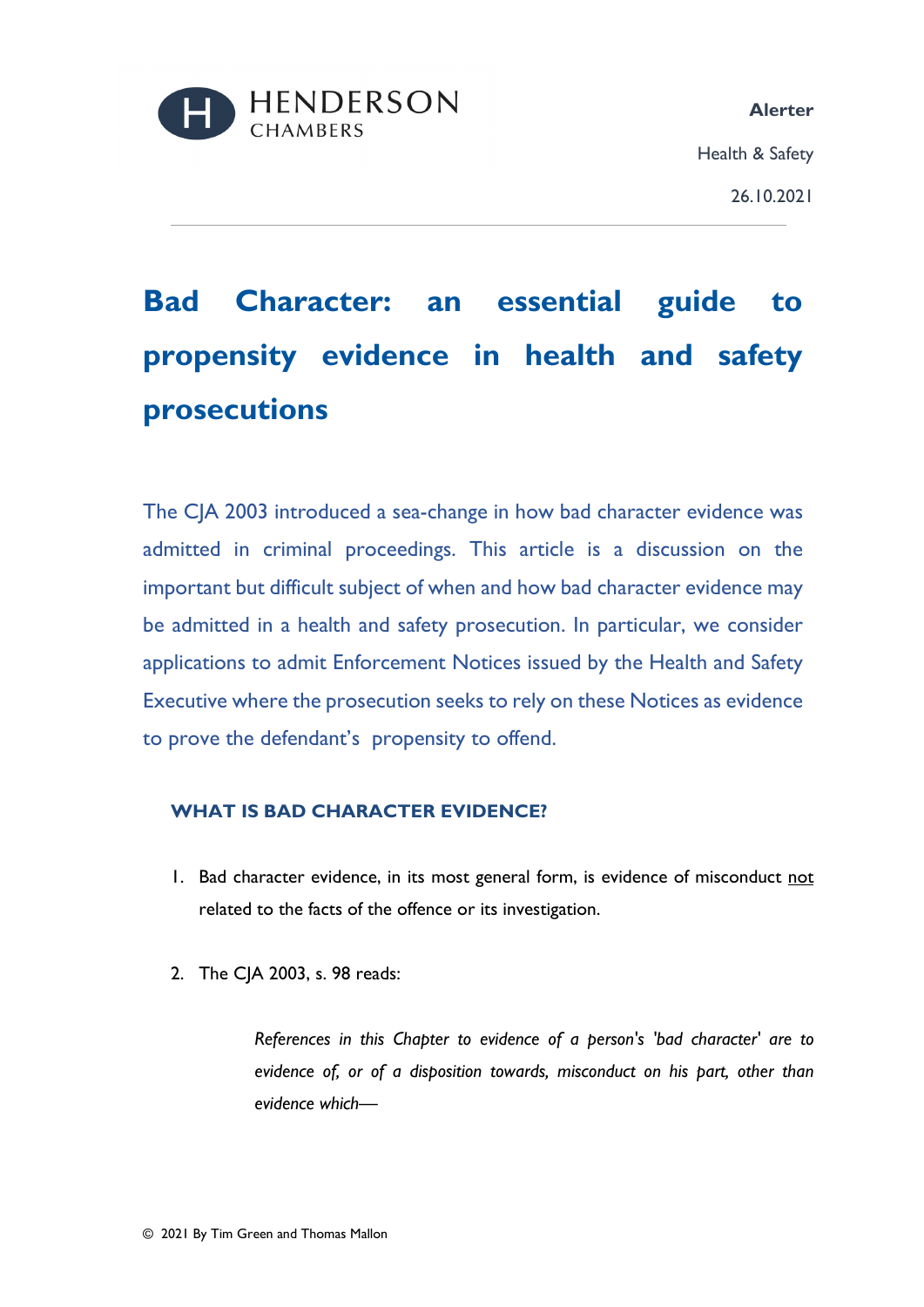

- *a. has to do with the alleged facts of the offence with which the defendant is charged, or*
- *b. is evidence of misconduct in connection with the investigation or prosecution of that offence.*
- 3. 'Misconduct' itself is defined in s.112(1) of the 2003 Act as the commission of an offence or other reprehensible behaviour. In *Renda* [2005] EWCA Crim 2862, the Court of Appeal noted that the word 'reprehensible' in s112 (1) connoted some element of culpability or blameworthiness.
- 4. On the other hand, evidence of misconduct relating to the offence charged (such as creating a risk assessment after an accident or forging a permit to work document), would not amount to bad character evidence because it has to do with the alleged facts with which the defendant was charged (see s98 (a) CJA 2003). If the misconduct is to do with the facts of the instant offence, then its admissibility is governed by relevance. If it is bad character evidence (because it does not have to do with the facts of the instant offence), then it is covered by the relevant gateways under CJA 2003, s.101.

### **THE GATEWAYS TO ADMITTING BAD CHARACTER EVIDENCE**

- 5. Assuming the alleged misconduct comes within the scope of bad character evidence, then to be admissible must be capable of passing through one of the statutory gateways to admissibility provided by s.101(a) to (g) CJA 2003. In short, the gateways are as follows:
	- (a) all parties to the proceedings agree to the evidence being admissible;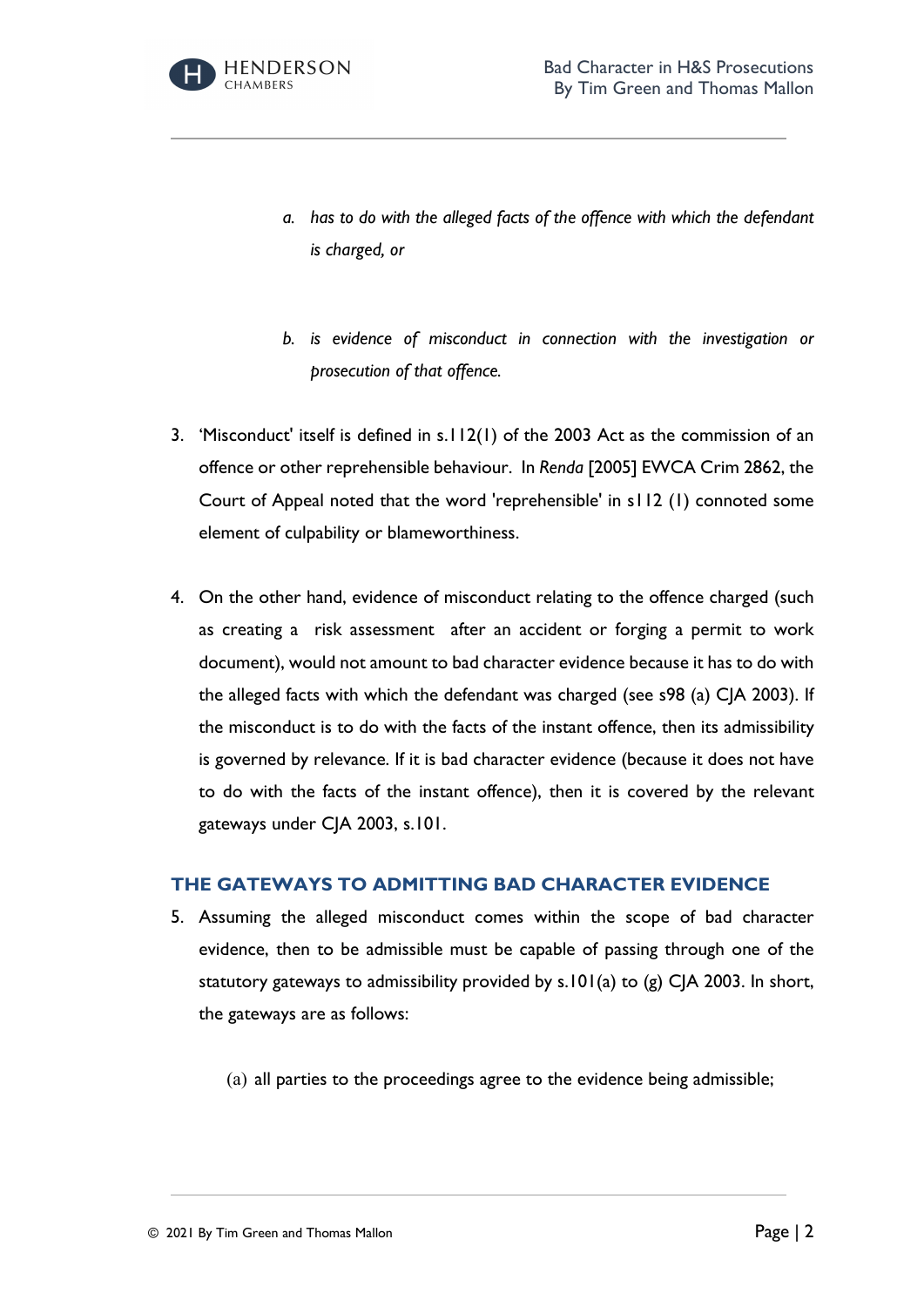

- (b) the evidence is adduced by the defendant himself or is given in answer to a question asked by him in cross examination and intended to elicit it;
- (c) it is important explanatory evidence;
- (d) it is relevant to an important matter in issue between the defendant and the prosecution;
- (e) it has substantial probative value in relation to an important matter in issue between the defendant and a co-defendant;
- (f) it is evidence to correct a false impression given by the defendant; or
- (g) the defendant has made an attack on another person's character.
- 6. The most common gateway likely to be used by the prosecution is s101 (d), namely evidence which is 'relevant to an important matter in issue between the defendant and the prosecution'. Using this gateway, the prosecution typically seeks to admit evidence of bad character on the basis that it establishes a propensity to offend by the Defendant ("**D**") which makes it more likely D has committed the offence charged.

## **WHAT AMOUNTS TO PROPENSITY?**

- 7. There is no special meaning to the term "propensity". The leading authority remains *R v Hanson* [2005] EWCA Crim 824, [2005] 1 WLR 3169. In *Hanson* Court of Appeal held that where a propensity to commit the offence is relied upon as the gateway to admit bad character evidence, then there are essentially three questions to be considered (at para [10]):
	- (1) Does the history of conviction(s) establish a propensity to commit offences of the kind charged?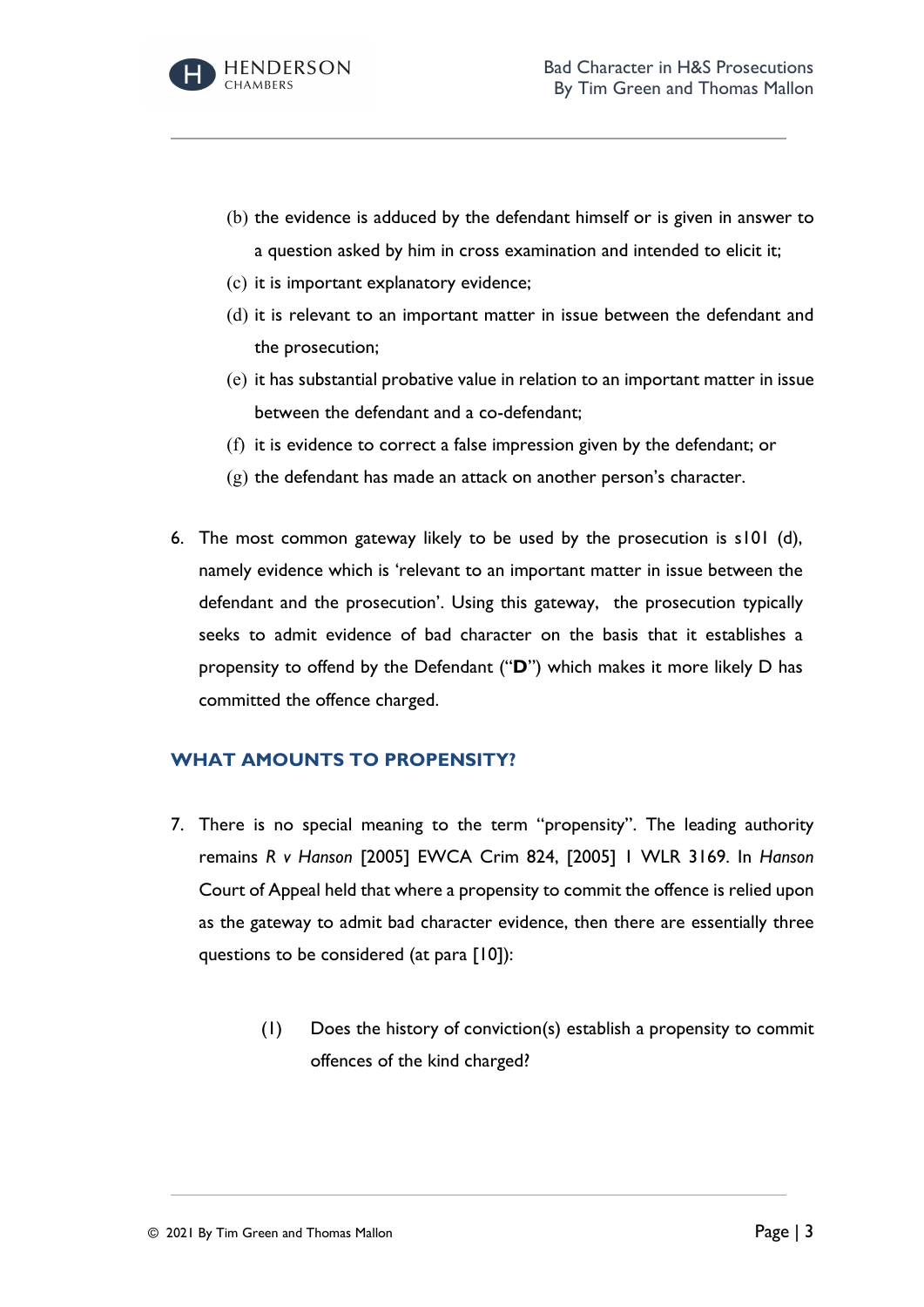

- (2) Does that propensity make it more likely that the defendant committed the offence charged?
- (3) Is it unjust to rely on the conviction(s) of the same description or category; and, in any event, will the proceedings be unfair if they are admitted?

It follows that a single previous conviction for an offence of the same description or category will often not show propensity unless it relates to an uncommon offence.

- 8. *Hanson* at para [11] also makes clear, however, that "Old convictions, with no special feature shared with the offence charged, are likely seriously to affect the fairness of proceedings adversely, unless, despite their age, it can properly be said that they show a continuing propensity."
- 9. Practitioners will know that convictions for health and safety offences are relatively rare. The judgment whether a single conviction really establishes a propensity will invariably case specific—for example, a prior conviction for a CDM Regulations offence might not establish propensity where the corporate D is being prosecuted for risks arising out of the hand- arm vibration. Admissibility is then likely to depend on the facts underlying the relevant conviction and whether or not they are similar to the offence being tried.
- 10. So, in *Clarke* [2012] EWCA Crim 9, a single strikingly similar prior sexual offence was capable of establishing propensity to commit sexual offences, although other offences were also admitted, ultimately by agreement. On the other hand, in the recent case of is *R v Khan* [2020] EWCA (Crim) 163, the Court of Appeal held a single previous conviction for attempting to supply drugs could not establish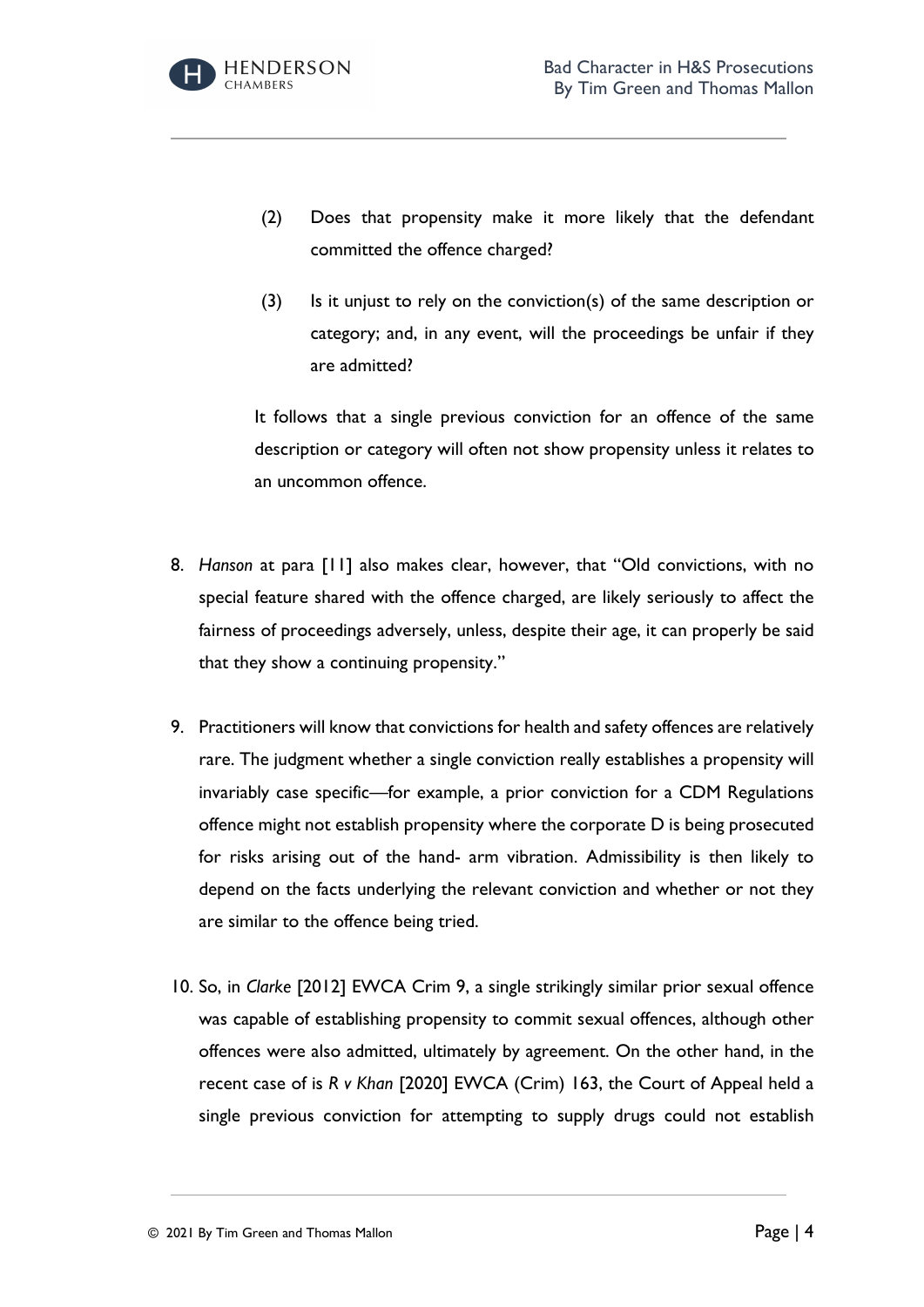

propensity to commit drugs-related offences in the context of the particular issues in that case.

11. Finally, in terms of general principles governing admissibility, it is important to note that bad character evidence should never be a make weight for a weak case (see *DPP v Chand* [2007] EWCH 90).

# **PROCEDURE: HOW AND WHEN TO ADMIT BAD CHARACTER EVIDENCE AND HOW TO RESIST?**

- 12. Assuming that the evidence in question is true bad character evidence, and that it is capable of establishing a propensity to commit the offence charged, how is the evidence to be admitted? The admission of bad character evidence, including evidence admitted by the defendant themselves, is governed by Part 21 of the Criminal Procedure Rules 2020.
- 13. A party seeking to admit bad character of an accused must make an application or serve a notice pursuant to Rule 21.2, which must in turn:
	- (a) set out the facts of the misconduct on which that party relies;
	- (b) explain how that party will prove those facts (whether by certificate of conviction, other official record, or other evidence), if another party disputes them, and;
	- (c) explain why the evidence is admissible.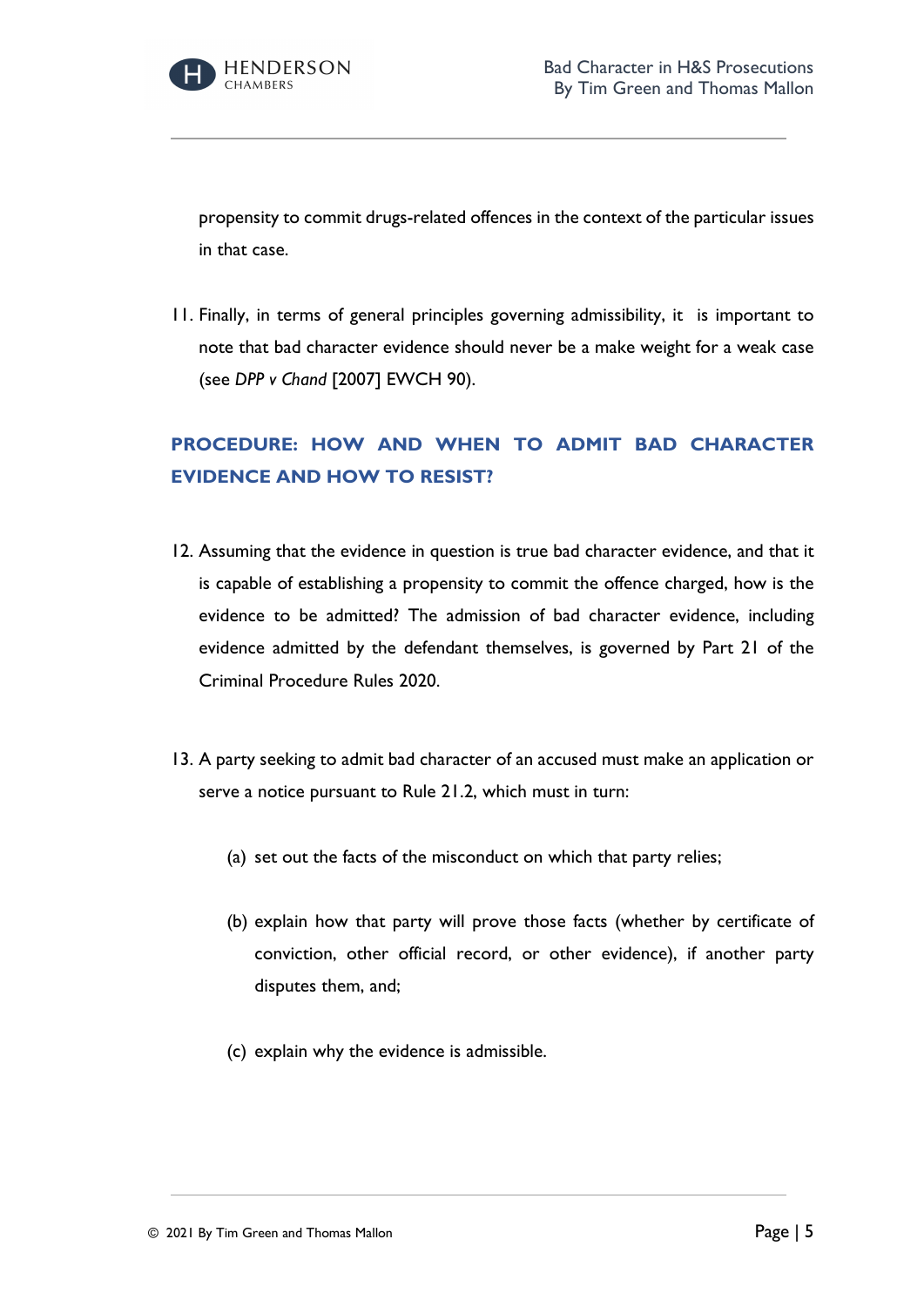

- 14. While different rules exist based on the identity of the party seeking to adduce the evidence, per Rule 21.4(3) prosecutors must give notice of their intention to adduce bad character evidence:
	- (a) 20 business days after the defendant pleads not guilty, in a magistrates' court; or
	- (b) 10 business days after the defendant pleads not guilty, in the Crown Court.
- 15. The timeframe in which the issue should be raised, therefore, is tight. The courts have a power, under Rule 21.6, to shorten or lengthen the relevant time-limit, although a party wishing to extend a time limit must make an application to do so and explain the reasons for delay. The purpose of the CPR 21 is thus clear applications to admit bad character evidence must be timely and comprehensive. The application to admit is likely to be resolved by the Judge at the end of the prosecution case when the other evidence has been heard, the issues in the case are clear, and the assessment of propensity is better informed.
- 16. Even if the conviction does establish propensity, and the application made in the proper way, it is worth remembering CJA 2003, s. 101(3) carries with it a power to exclude bad character evidence under gateways (d) and  $(g)$  — the other gateways functioning automatically — *if, on an application by the defendant to exclude it, it appears to the court that the admission of the evidence would have such an adverse effect on the fairness of the proceedings that the court ought not to admit it.*
- 17. This test of "fairness" might operate to prevent the evidence being admitted where, for example, D did not challenge a caution for a health and safety offence but was not legally advised at the time. It might also operate to exclude bad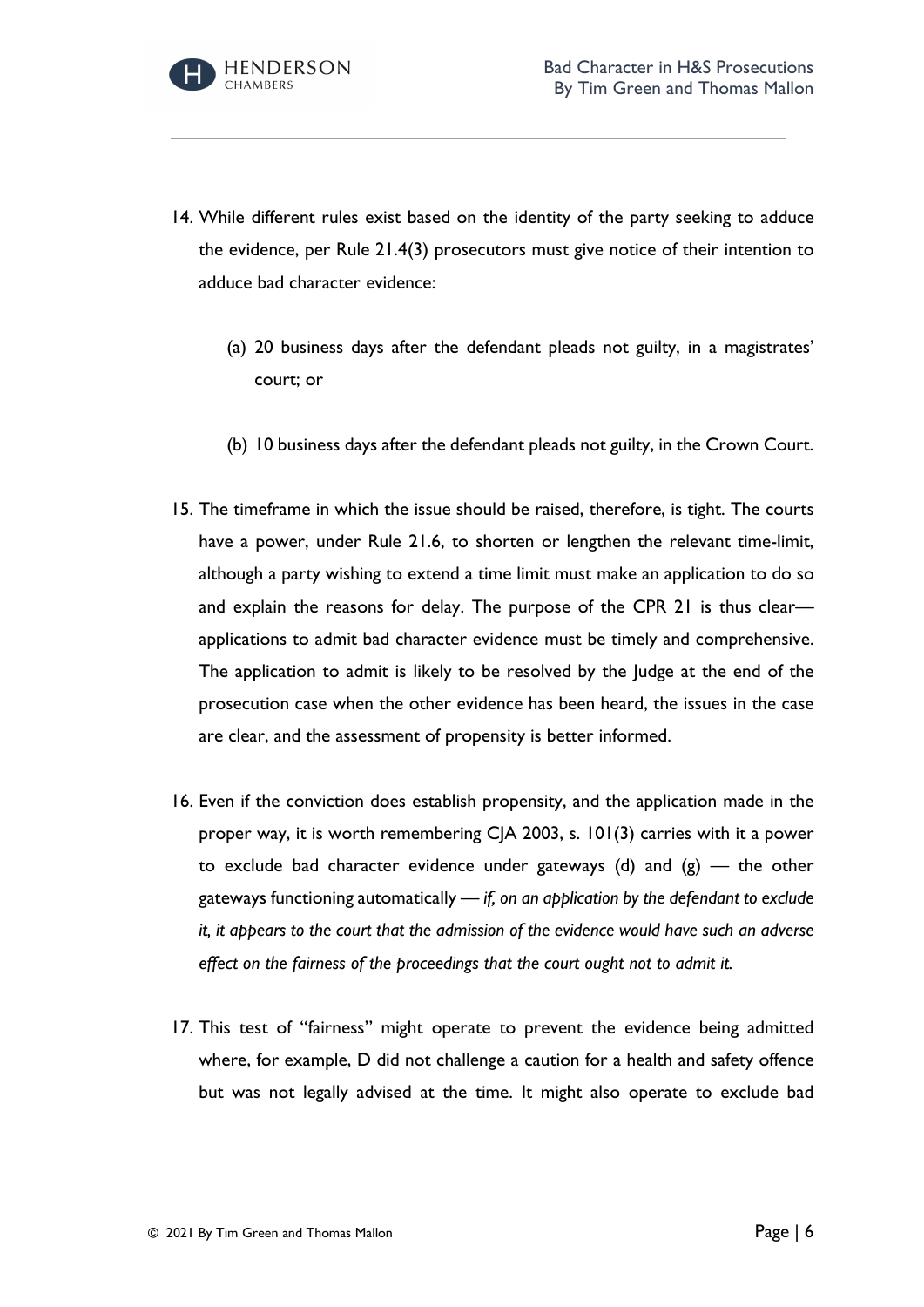character evidence where to admit it would lead to satellite litigation. concerning whether or not the facts said to amount to bad character evidence are in fact established.

- 18. As bad character evidence is arguably inherently prejudicial, it being evidence of matters not related to the offence with which D is charged, the question with respect to Gateway (d) does at a high level become a balancing exercise of propensity against prejudice.
- 19. Experience suggests much will turn on the precise details of the indictment, and whether or not the details of the bad character evidence relied truly prove similar past conduct. In *Hanson* at para [4]*,* Rose LJ expressed the view that prosecutors should not rely on bad character as a matter of course and should consider the details of the case in so deciding to apply to admit such evidence. Anecdotal evidence might suggest these comments by Rose LJ on the sparing use to be made of propensity evidence are being overlooked.

# **CAN HSE ENFORCEMENT NOTICES ("ENs") BE ADMITTED AS BAD CHARACTER EVIDECNE?**

### *Enforcement Notices are not convictions*

- 20. Having set out the statutory framework, the guiding principles and summarised the relevant case law and procedure, we come to a particularly important issue in health and safety practice: namely, can evidence of previous HSE ENs be admitted as bad character evidence by the prosecution or not?
- 21. This is a critical issue because whilst it is relatively rare for Ds to have more than one previous conviction, it is much more common for Ds to have been subject to ENs. For example, In 2019/20 there were 5,125 Improvement Notices issued and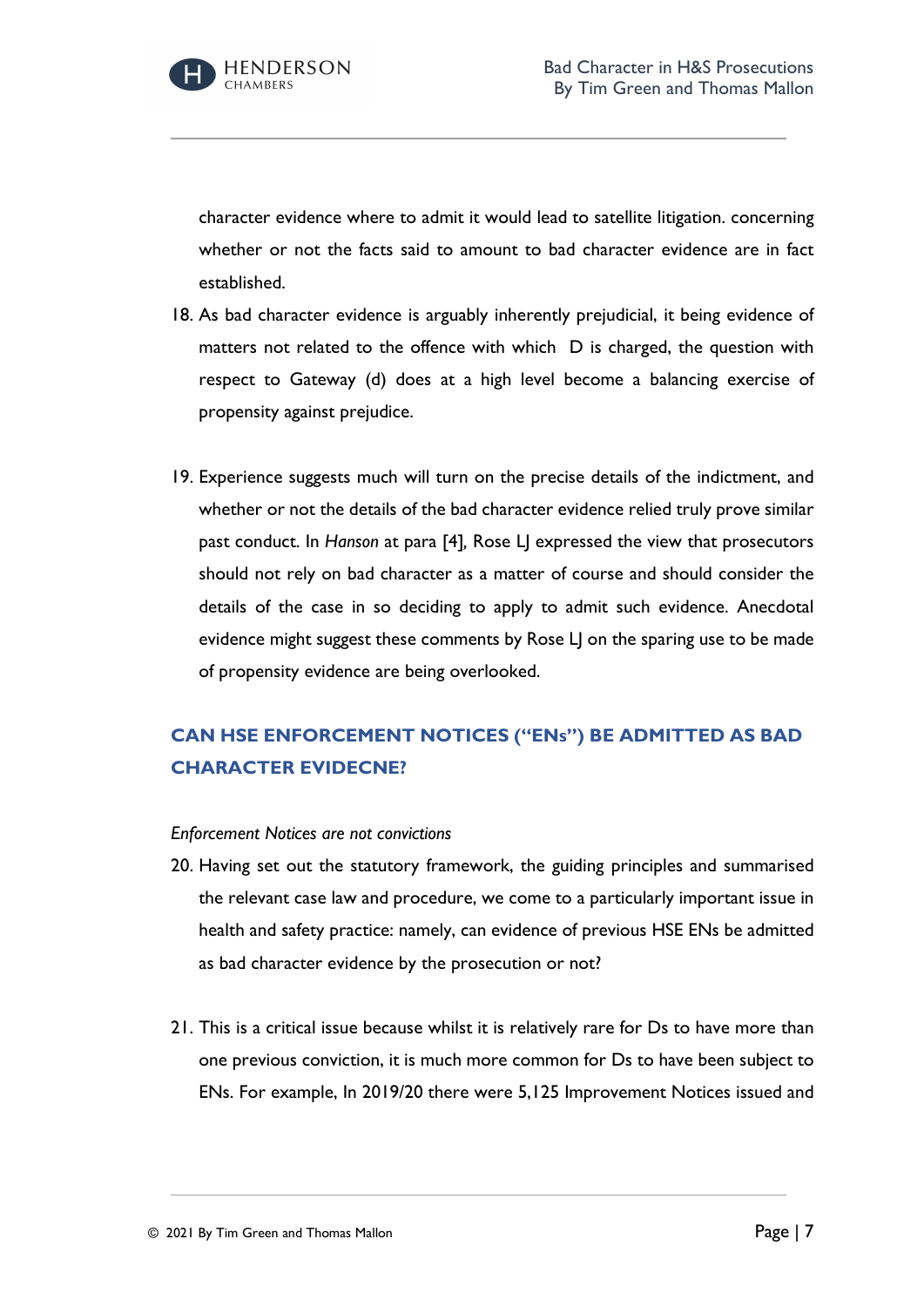

1,948 Prohibition Notices, whilst there were only 325 convictions. For this reason, prosecutors are increasingly relying on s.101(d) CJA 2003 to admit Notices of Contravention and Prohibition Notices issued by the Health and Safety Executive ("HSE") as evidence to show propensity.

- 22. In our view, it is significant that ENs are issued unilaterally by the HSE. and used as an enforcement tool by its Inspectors. They are not the result of deliberative proceedings, and whilst they are appealable, the recipient may simply follow the injunction contained in the EN for sound commercial reasons (eg it is easier to rearrange the scaffolding on a building site than to challenge the notice). An EN is then a statement of what an HSE Inspector considers to be breaches of health and safety law, without that opinion necessarily being tested.
- 23. There is also a wide variety in both the form and content of ENs, depending on the practice of a particular Inspector and the underlying facts. For these reasons, it is our view that ENs are not equivalent t to an admission of guilt or a finding of guilt of a criminal offence, even when they are not challenged by way of appeal.
- 24. On the other hand, there is no guarantee the jury will see the relevant EN in this light. A jury may well treat ENs as probative on the bass that (a) HSE Inspectors are to be trusted and (b) "lightening does not strike the same place twice." Once admitted, the jury may see little difference between an EN and a conviction. For this reason, the argument of admissibility is likely to be more important than any directions given by the Judge to the jury as to how to use the evidence from ENs.

### *Analogous case law*

25. There is no reported authority specifically dealing with the admissibility of ENs as a species of bad character evidence, but there are judgements that establish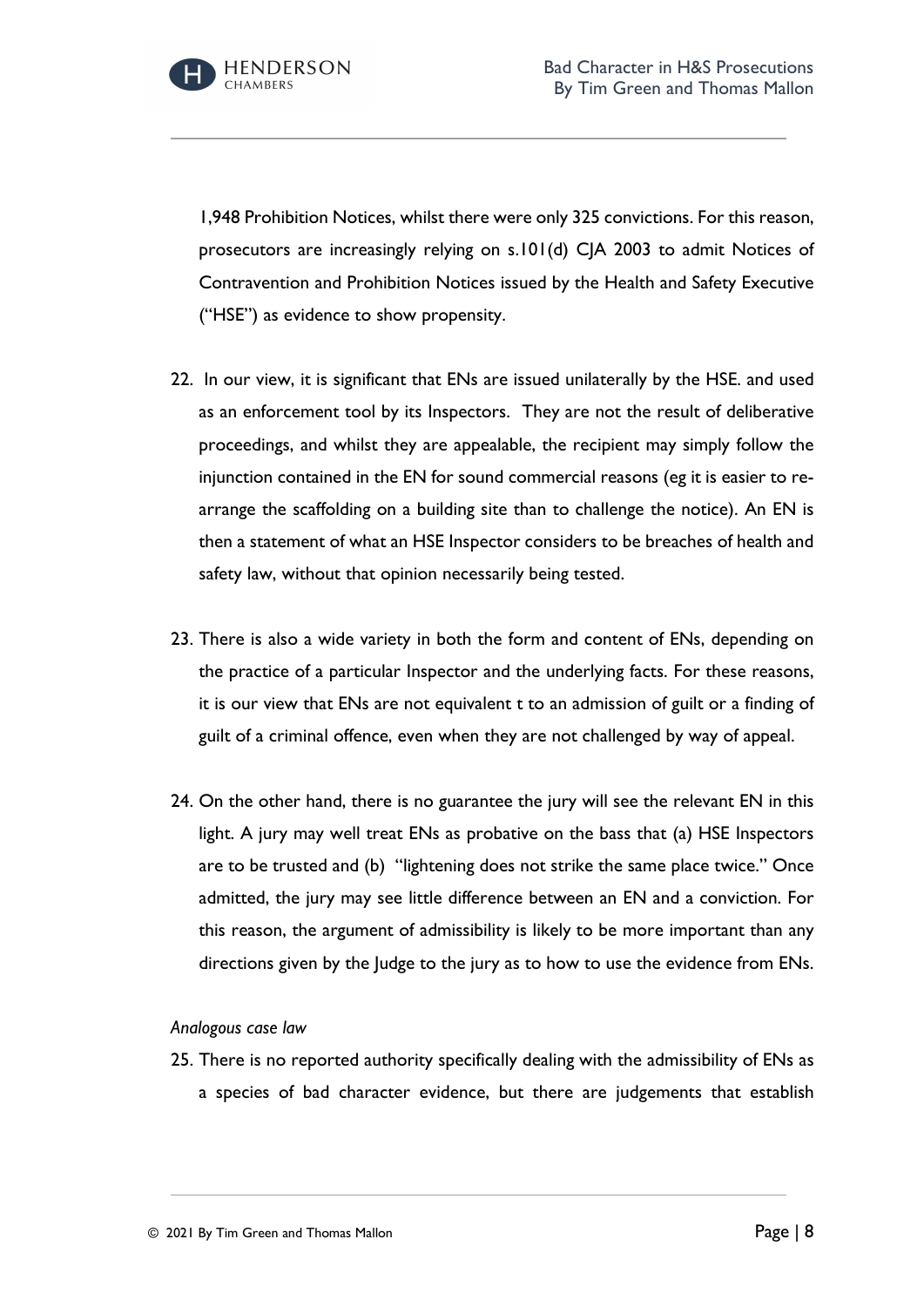analogous principles. In *R v McKenzie* [2008] EWCA Crim 758 the Court of Appeal held that where the defendant has *not* been convicted of an offence, the bar to admission of related evidence is correspondingly high, and applications to adduce that evidence should be *'approached with considerable caution'* and '*the judge may also have to consider whether the admission of the evidence would result in the trial becoming unnecessarily and undesirably complex even if not unfair.'* 

26. There is also a clear line of authority that Fixed Penalty Notices issued by prosecuting authorities are not admissible as evidence of bad character precisely because they are issued unilaterally and involve no admission of guilt. So, in *R v Hamer* [2010] EWCA Crim 2053 the Court of Appeal held:

> *15. It is quite clear that the issue of a notice is not a conviction. It is not an admission of guilt nor any proof that a crime has been committed. The scheme of the Act makes that clear. Any person reading the form would plainly understand that it is not to be regarded as a conviction and will not be held against him save in the respect mentioned. It seems therefore clear, both as a matter of the statutory scheme and as a matter of what a person accepting such a notice would reasonably be led to believe, that he was not admitting any offence, not admitting any criminality, and would not have any stain imputed to his character.*

> *16. It is against that background that it seems to us to follow that the issue of such a notice was not admissible as an admission of an offence which would affect this appellant's good character. It did not impugn the good character of the appellant and had no effect on his entitlement to a good character direction. In short, it was irrelevant, and it should not have been admitted.*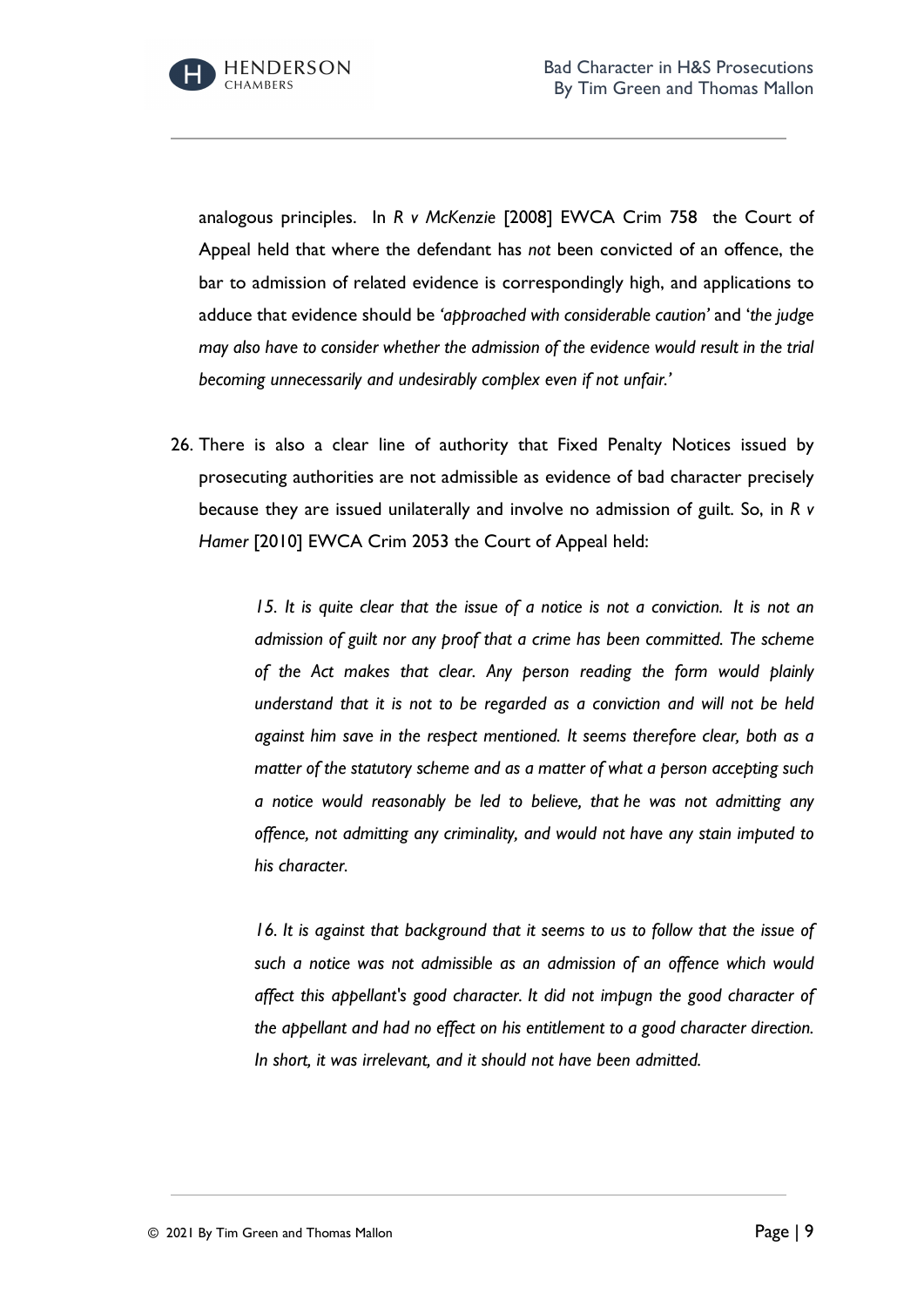

- 27. In another case decided around the same time, the Lord Chief Justice in *R v Gore and Maher* [2009] EWCA 1424 had to consider the legal effect of FPNs for public order offences in the context of an appeal against conviction whereby there had been a prosecution arising from the same facts which gave rise to the Notices. At paragraph 11 of that Judgement the Lord Chief said this about FPNs: "*Payment of the penalty involves no admission of guilt on the part of the person to whom it is given, nor does it create a criminal record. These are important limitations."*
- 28. The exact same logic was applied later in *R. v Dalby (Louis)* [2012] EWCA Crim 701, to a harassment warning. Again, the warning involved no admission of guilt, despite the circumstances in which it was issued, and so it simply could not be relied on to establish propensity.
- 29. The judgement in *Gore and Maher* was approved in *R v Olu* [2010] EWCA Crim 2975, the most recent authority on the admissibility of cautions. That case concerned a group of men charged with attacking another group with knives. On an application by the Crown the trial judge ruled that evidence of D's acceptance of a caution for possession of a knife two years earlier—which included an admission that the offence had occurred—was admissible as showing a propensity to commit offences of the kind charged. The trial judge accepted that O could challenge the admission and she gave a direction that it was for the jury to decide whether O was guilty of the previous offence and if so whether it established a tendency to possess a knife in a public place.
- 30. The Court of Appeal took a different approach. It held that cautions, which do include an admission of guilt, should only be admitted as evidence of bad character in very limited circumstances: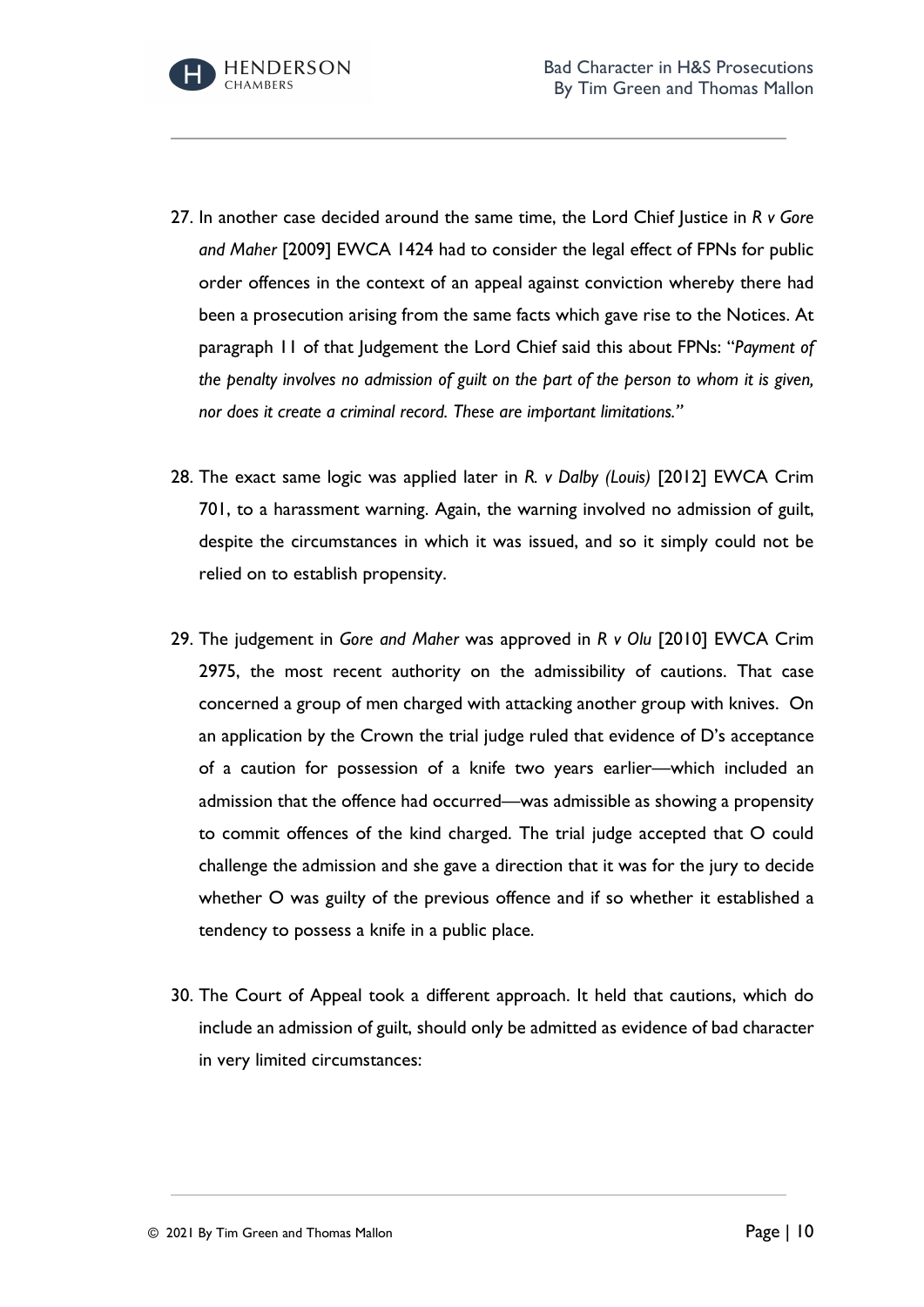

*"72. We accept the submission that there is a very considerable difference not only between a caution and a conviction for the reasons given in the authorities to which we have referred, but there is also a very considerable difference between an admission contained in a caution without legal advice having been given and an admission made in a caution after legal advice or before a court by a plea.*"

- 31. Applying *Olu,* it seems clear that ENs issued by the HSE do not establish guilt of a criminal offence. There is no prosecution, conviction, or caution. D will often comply with the EN without taking legal advice, as a commercial measure. There is then no proven evidence of misconduct or the evidence of misconduct is weak, even where the notice was not challenged and complied with (see *Hanson* para 9).
- 32. On the other hand, a robust prosecutor may argue that because the Court of Appeal has dealt only with FPNs and cautions—but not specifically with notices issued by the HSE—the above authorities are not binding. The prosecution may also be able to rely upon more than one EN in a particular case and so argue that several ENs arising from similar facts does establish a propensity, notwithstanding the absence of a finding of guilt.
- 33. Where ENs arise from the same facts which give rise to the prosecution, then they may well be relevant to the issues of foreseeability of risk and the defence of reasonable practicability. In this scenario, the ENs are not bad character evidence at all but to do with the facts of the underlying offence.
- 34. On balance, we think it clear that the judgements of *Hamer*, *Gore and Maher* and *Olu,* building on the reasoning in *Hanson,* provide strong grounds for resisting the